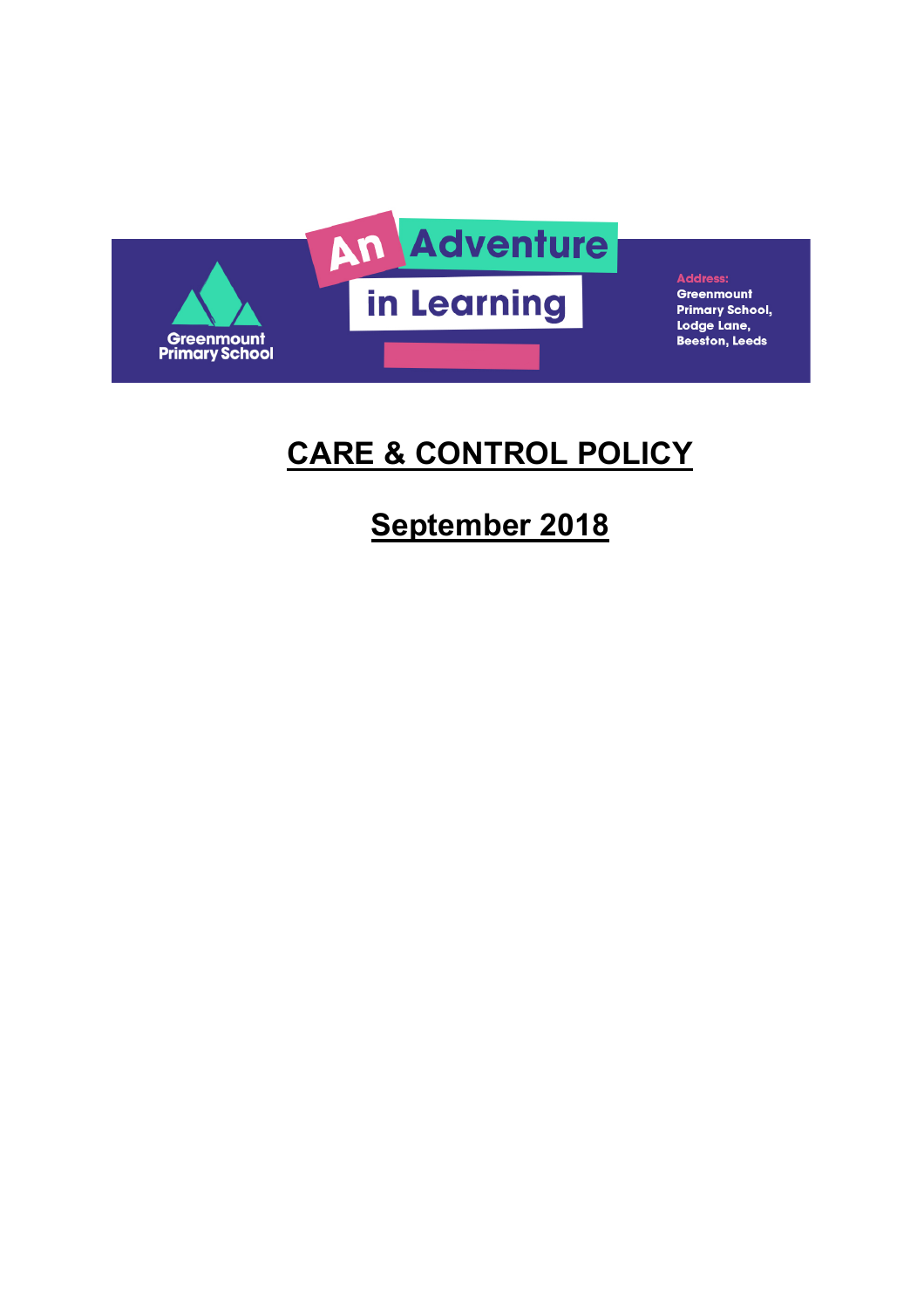## **CARE & CONTROL POLICY**

# **Introduction**

The purpose of the policy is to clarify the situation for all teaching and support staff working with children and young people, to inform them what is acceptable in relation to the use of physical intervention to manage challenging behaviour, and to prevent any misunderstanding of their intentions. It is also intended to inform children, their parent(s), carer(s), families and other relevant stakeholders of the legal position in relation to physical intervention, and systems and procedures that we follow at Greenmount Primary School.

There is a common misconception that any physical contact with a child is in some way unlawful. This is NOT true.

"It is not illegal to touch a pupil. There are occasions when physical contact, other than reasonable force, with *a* pupil is proper and necessary. Examples of where touching a pupil might be proper or necessary: holding the *hand* of the child at the front/back of the line when going to assembly or when walking together around the school; when comforting a distressed pupil; when a pupil is being congratulated or praised; to demonstrate *how to use a musical instrument; to demonstrate exercises or techniques during PE lessons or sports coaching; to give first aid."*

#### **Page 8, Use of Reasonable Force – Advice for head teachers, staff and governing bodies – July 2013**

At Greenmount Primary School we constantly strive to create a calm environment that minimises the risk of incidents arising that might require the use of force. In addition to this, pupils who present with challenging behaviour have an individual Positive Handling Plan (PHP). In relation to inappropriate behaviour, staff at the school will use their skills to defuse conflict situations. We will distract, cajole, persuade and negotiate with young people as well as reminding them of rules, privileges, rewards and sanctions.

There may be circumstances however, where verbal de-escalation alone is not enough to deal with the risks that present themselves, and physical steps need to be taken.

This policy has been draw up taking cognisance of DFE guidance: The Use of Reasonable Force (July 2013), Section 93 of The Education and Inspections Act 2006, DFES guidance LEA/264/2003: Guidance on the Use of Restrictive Physical Interventions for Pupils with Severe Behavioural Difficulties (Sept 2003) and the joint DFES/DOH guidance: Guidance for Restrictive Physical Interventions (July 2002).

This policy should be read in conjunction with the school's Behaviour Policy, Health and Safety Policy and Child Protection Policy.

Every effort will be made to ensure that all staff at Greenmount Primary School

- i. clearly understand this policy and their responsibilities in the context of their Duty of Care in taking appropriate measures where physical intervention is necessary
- ii. are provided with appropriate training to deal with incidents safely and effectively.

# **Underpinning values**

Everyone attending or working in this school has a right to:

- recognition of their unique identity;
- be treated with respect and dignity;
- learn and work in a safe environment:
- be protected from harm, violence, assault and acts of verbal abuse.

Pupils attending this school and their parents have a right to: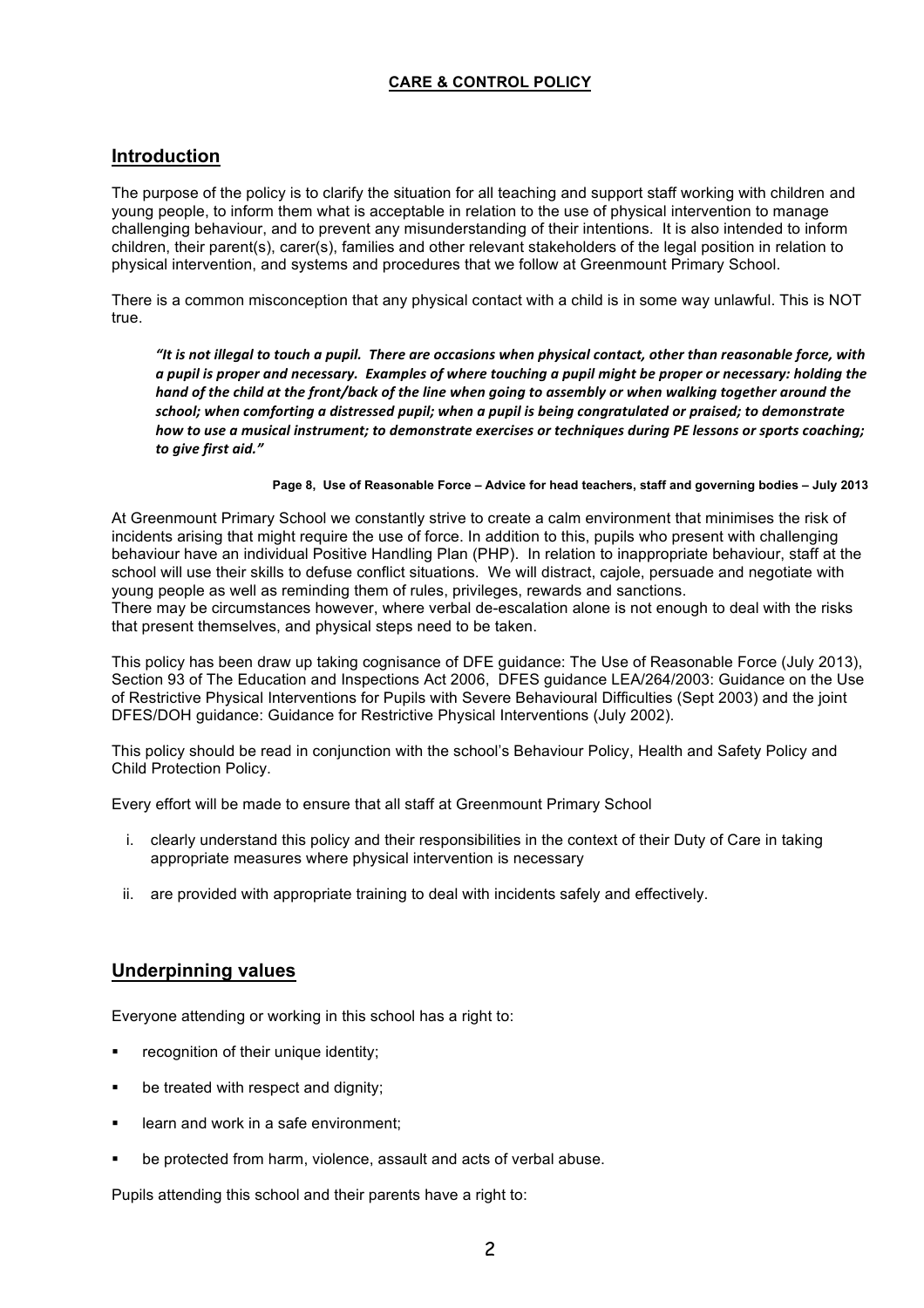- individual consideration of pupil needs by the staff who have responsibility for their care and protection;
- expect staff to undertake their duties and responsibilities in accordance with the school's policies;
- be informed about school rules, relevant policies and the expected conduct of all pupils and staff working in school;
- be informed about the school's complaints procedure.

The school will ensure that pupils are given support to understand the need for and respond to clearly defined limits, which govern behaviour in the school.

# **Strategies for dealing with challenging behaviour**

## **Prevention of challenging behaviour**

## **Primary Prevention**

This is achieved by:-

- The deployment of appropriate staffing numbers;
- The deployment of appropriately trained and competent staff;
- Avoiding situations and triggers known to provoke challenging behaviour;
- Creating opportunities for choice and achievement;
- Developing staff expertise through a programme of Continuous Professional Development;
- Exploring pupils' preferences relating to the way/s in which they are managed.

## **Secondary Prevention**

This involves the recognition of the early stages of a behavioural sequence that is likely to develop into violence or aggression and employing 'defusion' techniques to avert any further escalation. At this stage, a Positive Handling Plan (PHP) will be set up to clarify the appropriate application of gradually increasing or decreasing levels of force in response to the particular child/young person's behaviour. Where there is clear documented evidence that particular sequences of behaviour escalate rapidly into violence, the use of a restrictive physical intervention (RPI) at an early stage in the sequence may, potentially, be justified if it is clear that:

- Primary prevention has not been effective, and
- The risks associated with **NOT** using an RPI are greater than the risks of using a RPI, and
- Other appropriate methods, which do not involve RPI, have been tried without success.

The school uses Social and Emotional Aspects of Learning (SEAL) approaches to help pupils to learn about feelings and managing conflict, where this is appropriate to their level of development. The school curriculum and ethos promote independence, choice and inclusion and pupils are given maximum opportunity for personal growth and emotional wellbeing.

As endorsed in the school's Behaviour Policy, staff consistently use positive strategies to encourage acceptable behaviour and good order.

Every effort will be made to resolve conflicts positively and without harm to pupils or staff, property, buildings or the environment. Some or all of the following approaches should be taken according to the circumstances of the incident:

• Verbal acknowledgement of unacceptable behaviour with request for the pupil to refrain; (this includes negotiation, care and concern)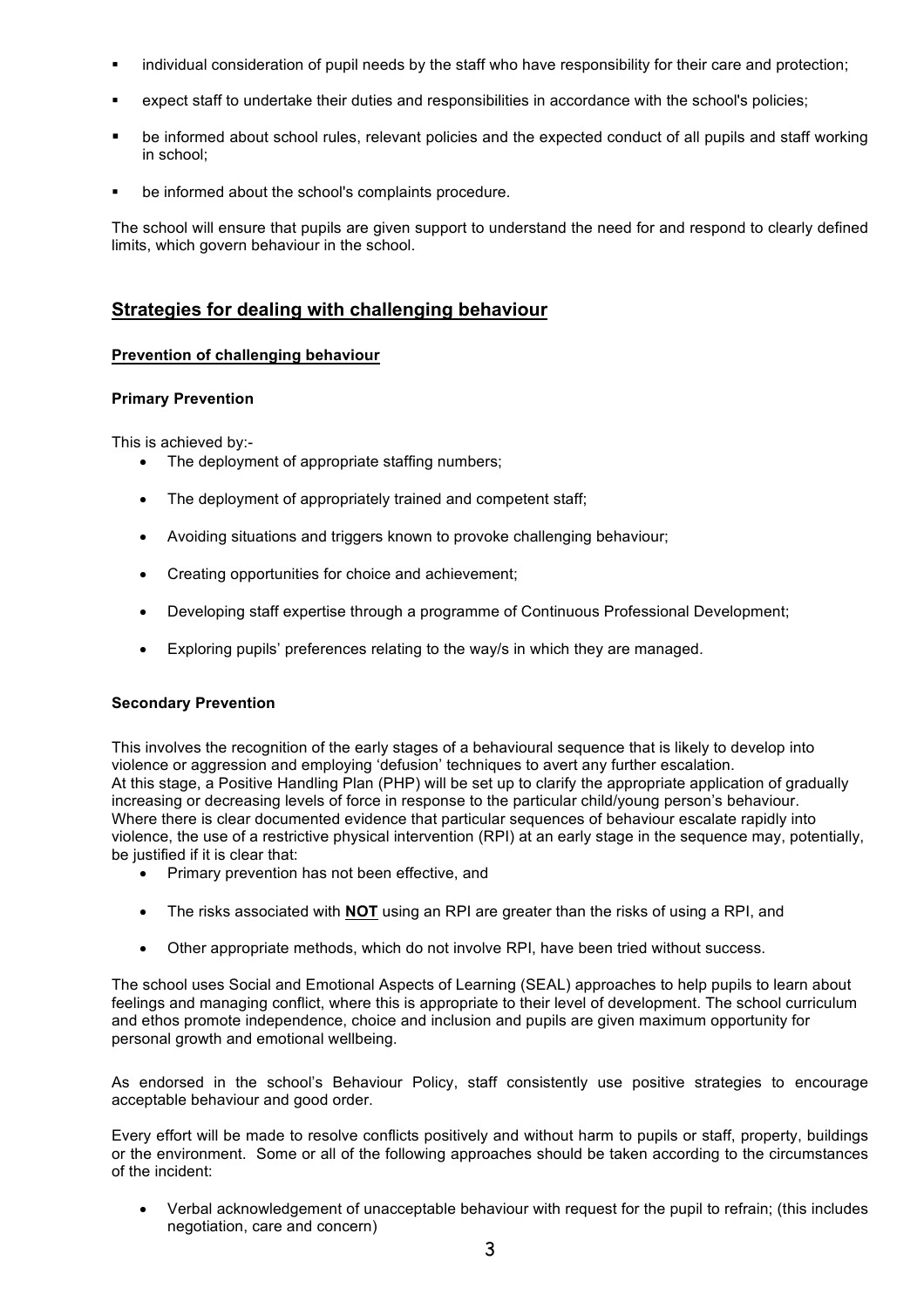- Further verbal reprimand stating:
	- that this is the second request for compliance;
	- an explanation of why observed behaviour is unacceptable;
	- an explanation of what will happen if the unacceptable behaviour continues.
- Warning of intention to intervene physically and that this will cease when the pupil complies, if possible summon assistance from other staff.
- Physical intervention. Reasonable force being used in line with legislation and guidance.

All staff are trained in skills to help them to defuse situations before behaviour becomes challenging and how to de-escalate incidents should they arise.

Reasonable force will only be used when the risks involved in doing so are outweighed by the risks involved in not using force.

# **The Legal Implications**

## **Duty of Care**

All staff working within the school have a 'Duty of Care' to the children and young people and as such, may face a situation where physical intervention is the only option left available to them, in order to ensure safety. Staff who have a Duty of Care have lawful justification for taking reasonable physical steps to prevent injury to any person, or damage to property. Taking no action which results in a person being injured, could leave a member of staff open to an allegation that they were in neglect of their Duty of Care.

## **The Children's Act**

Staff will always follow the principles enshrined in the above act whereby the safety and wellbeing of the children is paramount. Staff will act in accordance with the 'best interests principle', acting honestly and in good faith to protect what they perceive to be the best interests of the child/children.

## **Section 93**

Section 93 of the Education and Inspections Act 2006 'The Power of Members of Staff to Use Force' states:

A member of the staff of a school may **use such force as is reasonable** in the circumstances to prevent a pupil from doing, or continuing to do any of the following;

- $\blacksquare$  committing an offence
- $\blacksquare$  injuring themselves or others, or causing damage to property
- $\Box$  compromising the good order or discipline of the school.

This policy allows for the physical restraint of pupils in disciplinary or dangerous situations. This must not include any form of corporal punishment and should be limited to the minimum force absolutely necessary for the minimum amount of time.

Examples of situations where the guidance could apply:

- $\blacksquare$  when a pupil attacks a member of staff;
- $\blacksquare$  when a pupil attacks another pupil;
- when a pupil is engaged in, or is on the verge of committing, deliberate damage or vandalism;
- $\blacksquare$  when a pupil is causing, or at risk of causing, injury or damage by accident, by rough play, or by misuse of dangerous materials or objects (for example, in the lab or on the sports field)
- $\blacksquare$  when a pupil at risk absconds from class or tries to leave the school;
- $\blacksquare$  when a pupil persistently refuses to obey an order to leave a classroom;
- $\blacksquare$  when a pupil is seriously disrupting a lesson.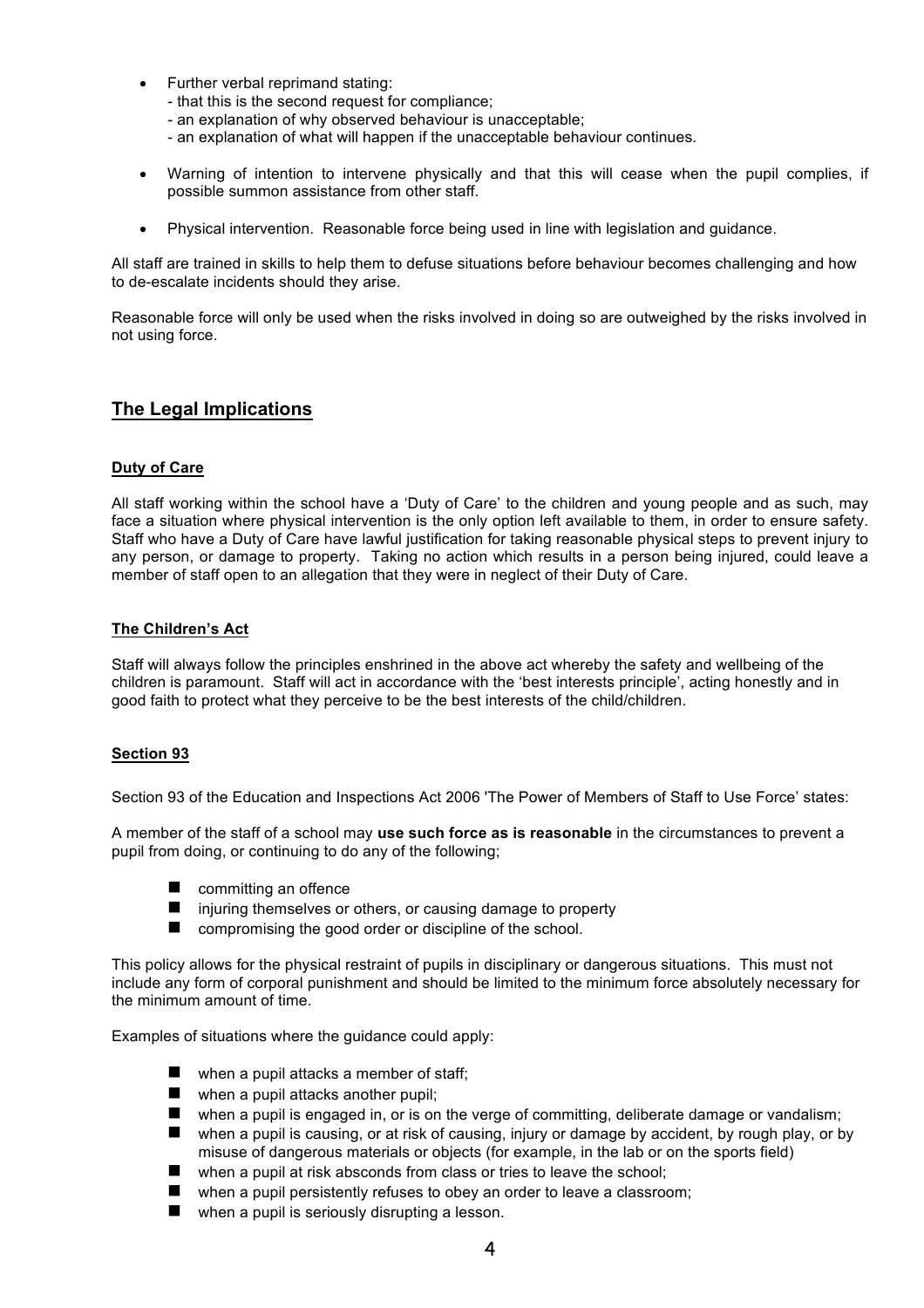It is the policy of the school that only in exceptional circumstances may physical restraint be used by an adult working within the school, and that our policy in this regard be made known to staff, governors, parents and pupils and that clear contingencies are known to all.

## **The Application of Force**

The application of any form of physical control inevitably carries an attached risk of unintended harm and this places staff and the school at risk of potential litigation. It can only be justified according to the circumstances described in this policy. Staff, therefore, have a responsibility to follow this policy and to seek alternative strategies wherever possible in order to prevent the need for physical intervention. Staff need to be aware that they are responsible for:

- assessing risks (dynamic risk assessment) related to individual circumstances which may arise in the course of their day-to-day duties and
- making judgements about when the use of force is necessary and the degree of force which may be regarded as necessary to manage a situation.

Staff need to be aware that they are required to justify their decisions in writing through the recording and reporting procedures outlined later in this document.

When circumstances justify, staff **AS A LAST RESORT**, may:-

- $\blacksquare$  physically interpose between pupils
- $\blacksquare$  block a pupil's path
- $\blacksquare$  hold a pupil in a controlled manner
- $\blacksquare$  use escorting techniques in a controlled manner
- $\blacksquare$  in extreme circumstances, use more restrictive holds.

Staff's response to an incident should seek to employ a gradually increasing or decreasing level of force in response to the child/young person's behaviour as set out in the child's PHP.

If possible, the use of restraint needs a second adult present to assist with and/or witness the incident. Staff must be aware of DFE recommendations as set out in the guidance document, and not hold pupils in such a way that they may be injured or prevented from breathing.

During any incident involving the use of force, staff are expected to continue to use all available verbal and non-verbal support and de-escalation strategies to defuse difficult situations.

#### **Reasonable Force**

There is no legal definition of 'reasonable force'. It will always depend upon the circumstances of each individual case.

## **THE USE OF ANY DEGREE OF FORCE IS UNLAWFUL IF THE PARTICULAR CIRCUMSTANCES DO NOT WARRANT THE USE OF PHYSICAL FORCE.**

The degree of force employed must be in proportion to the circumstances of the incident and must be the minimum needed to achieve the desired result.

Whether the degree of force used is reasonable will also be determined by the child's age; gender; stature; medical history; level of physical, emotional and intellectual development; special needs; and social context.

#### **Definitions of Positive Handling**

Positive Handling describes a broad spectrum of risk reduction strategies. Positive handling is a holistic approach involving policy, guidance, management of the environment, and deployment of staff. It also involves personal behaviour, diversion, diffusion, and de-escalation. Positive Handling Plans (PHPs) are a plan for the positive management of pupils' challenging behaviour. They are based on a risk assessment and identify positive prevention strategies and how a pupil may need to be supported in a crisis.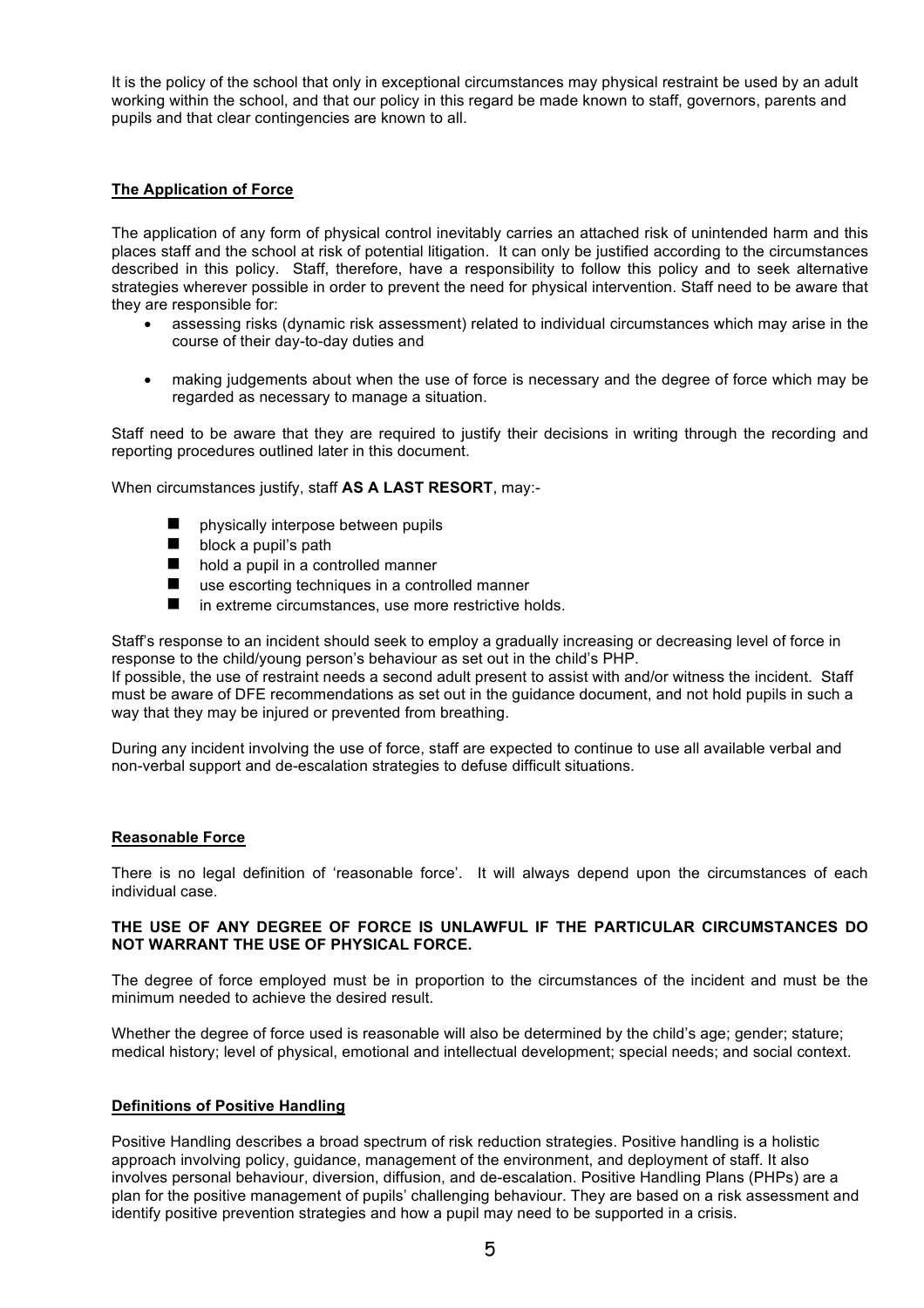- Physical intervention the use of any physical handling technique that has the child or young person's compliance. (e.g. prompting, shepherding)
- Restrictive physical intervention (RPI), Restraint the positive application of force in order to overcome

 rigorous resistance, completely directing and controlling a person's free movement. (i.e. the child or young person is no longer compliant)

A **planned intervention** is one that is described/outlined in the pupil's PHP. This should cover most interventions, as possible scenarios will be identified and planned for when the PHP is drawn up. These interventions may include the use of Team -Teach physical intervention techniques.

An **emergency physical intervention** may be necessary if a situation arises that was not foreseen or is uncharacteristic of the pupil. Members of staff retain their Duty of Care to pupils and any response, even in an emergency, must be proportionate to the circumstances. Staff should use the minimum force necessary to prevent injury and maintain safety, consistent with the training that they have received. Following any such incident, a PHP will be devised (or the existing plan updated) to support effective responses to any such situations which may arise in the future.

## **Positive Handling Plans (PHPs)**

Where behavioural records and/or risk assessment identifies a need for a planned approach, PHPs are written for individual children and where possible, these will be designed through multi-agency collaboration in conjunction with the child and their parent/carer. With parental consent, these plans may be shared with other agencies/services supporting the child to facilitate consistency of approach so far as is possible.

Where a PHP is required, a meeting will take place between the school, the child, their parent/carer and any other stakeholder/service where appropriate, to set out a written plan that will identify the key drivers and trigger points for a child's behaviour and a gradual and graded system of staff response which may include the application of gradually increasing or decreasing levels of force in response to the child/young person's behaviour. The purpose of a PHP is to provide all staff with the necessary information to deal with behaviour effectively and consistently, avoiding the need for any physical intervention. The plans do need to cover this however, in the event that all else has failed.

Any techniques used will take account of a young person's;

- age;
- gender;
- level of physical, emotional and intellectual development;
- special needs:
- social context.

## **Personal Safety**

There may be times when a member of staff may need to defend themselves from a physical assault or 'break away' from a child who has taken hold of them. It is acknowledged that with some disengagement techniques pupils may encounter some minimal discomfort when appropriate release techniques are used. However, this is very brief, transient and poses less of a risk than the behaviour they are employed in response to, eg biting.

All staff will be given input on key skills and principles regarding personal safety and self-defence, as part of their ongoing training.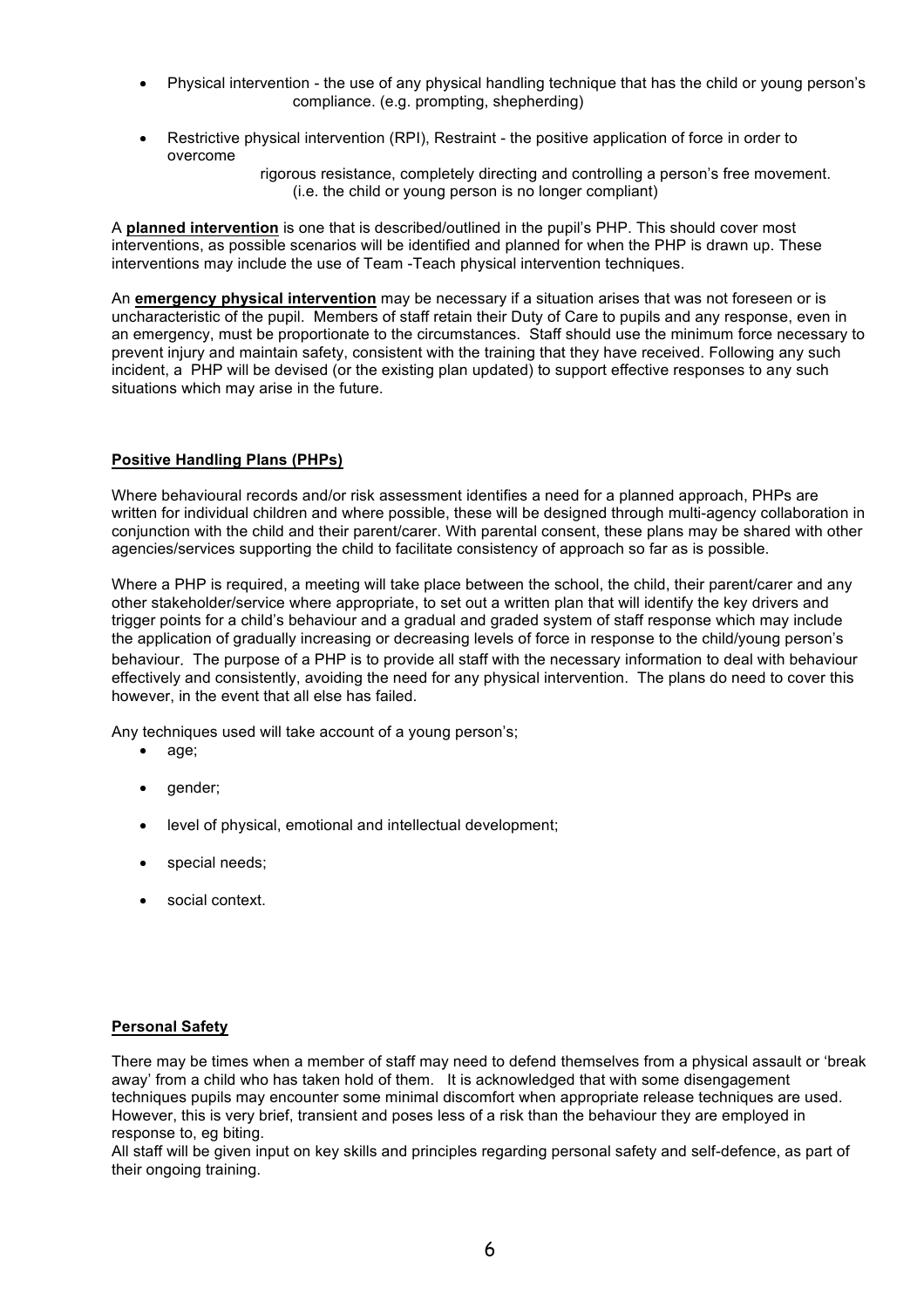## **Seclusion, time out and withdrawal**

**Time out:** This involves restricting a child's access to positive reinforcements as part of the PHP, in a room or area which they may freely leave. It is a specific behaviour management technique and does not necessarily literally mean time spent out of the class/group, but rather refers to a withdrawal of attention and/or things they find rewarding (it could be as simple as turning away from a child who is attention seeking, or positioning a child away from the class/group). This withdrawal of attention could also be achieved by sending a pupil to another class/group or a quiet area.

**Withdrawal:** which involves removing the child from a situation which causes anxiety or distress to a location where they can be continuously observed and supported until they are ready to resume their usual activities. This can mean removing a child from the class/group to allow them time to calm down or to prevent a situation from escalating. They may need time away from staff and pupils (either on their own or in another class/group) in order to break the cycle/pattern of their behaviour or to reduce their level of anxiety/distress. This "quiet time" could be time in the playground, a quiet room, or sitting in an office supervised by a member of the leadership team.

**Seclusion:** where an adult or child is forced to spend time alone against their will in a locked room or room which they cannot leave. Seclusion could be deemed to be a breach of a person's human rights unless sanctioned by a lawful order, or unless used in an emergency situation where there is significant risk of harm. This strategy will only ever be used in exceptional circumstances where the risks involved with its use are outweighed by the risks that are presented, that is as a necessary and proportionate response to risk. Any child left alone in a room that they are unable to exit willingly, must be continually monitored by a member of staff. The use of seclusion must be recorded and be followed up as per any other form of RPI.

# **Restrictive Physical Interventions and Risk Assessment**

Both challenging behaviour and RPIs will involve a risk – to both staff and pupils. A risk assessment aims to balance these risks. The aim of the individual pupil's PHP and of this policy is to reduce the risks associated with pupils' challenging behaviour as far as is reasonably practicable – the risks that are associated with the behaviour itself and the risk of managing that behaviour. The risks of employing an intervention should be lower than the risks of not doing so.

Pupils whose challenging behaviour may pose a risk to staff or pupils will be the subject of an Individual Pupil Risk Assessment (IPRA) and will have a PHP drawn up as a result of this. These will be shared with all staff and stored on CPOMS.

All staff authorised to use physical intervention with pupils receive training in Team-Teach techniques and receive information about the risk to pupils of positional asphyxia. There are very clear protocols delivered during training to minimise the possibility of this and to ensure that appropriate safeguards are implemented.

Due to the extremely challenging nature of the behaviour of a very few pupils in the school, these pupils may have Team-Teach Ground Recovery Holds written into their PHPs. These are Advanced techniques and carry elevated levels of risk. As a result, these are only considered as a possibility if a comprehensive risk assessment indicates that there is a foreseeable risk of serious injury due to a pupil's behaviour if their behaviour cannot be controlled in any other way. There are very clear and strict safeguards for these circumstances and a multi-disciplinary meeting would be called prior to a ground hold being advised for a pupil. These techniques would not be part of a planned response without consultation with parents/carers. Without parental support for the planned intervention, an alternative provision may need to be found. Staff who may need to use these advanced techniques will receive additional advanced training.

# **Responsibility of Staff**

The Education and Inspections Act authorises all staff at the school to use reasonable force to control or restrain pupils. The Head Teacher will ensure that all staff are aware of, and understand, what the authorisation entails.

Where a pupil is recognised as likely to behave in ways which may require physical control, staff should initiate the production of IPRAs and PHPs. This plan will be drawn up in conjunction with the SEN coordinator and shared with all pertinent staff at the school. The plan will also be made available and discussed with the child, their parent(s), carer(s), families and other relevant stakeholders.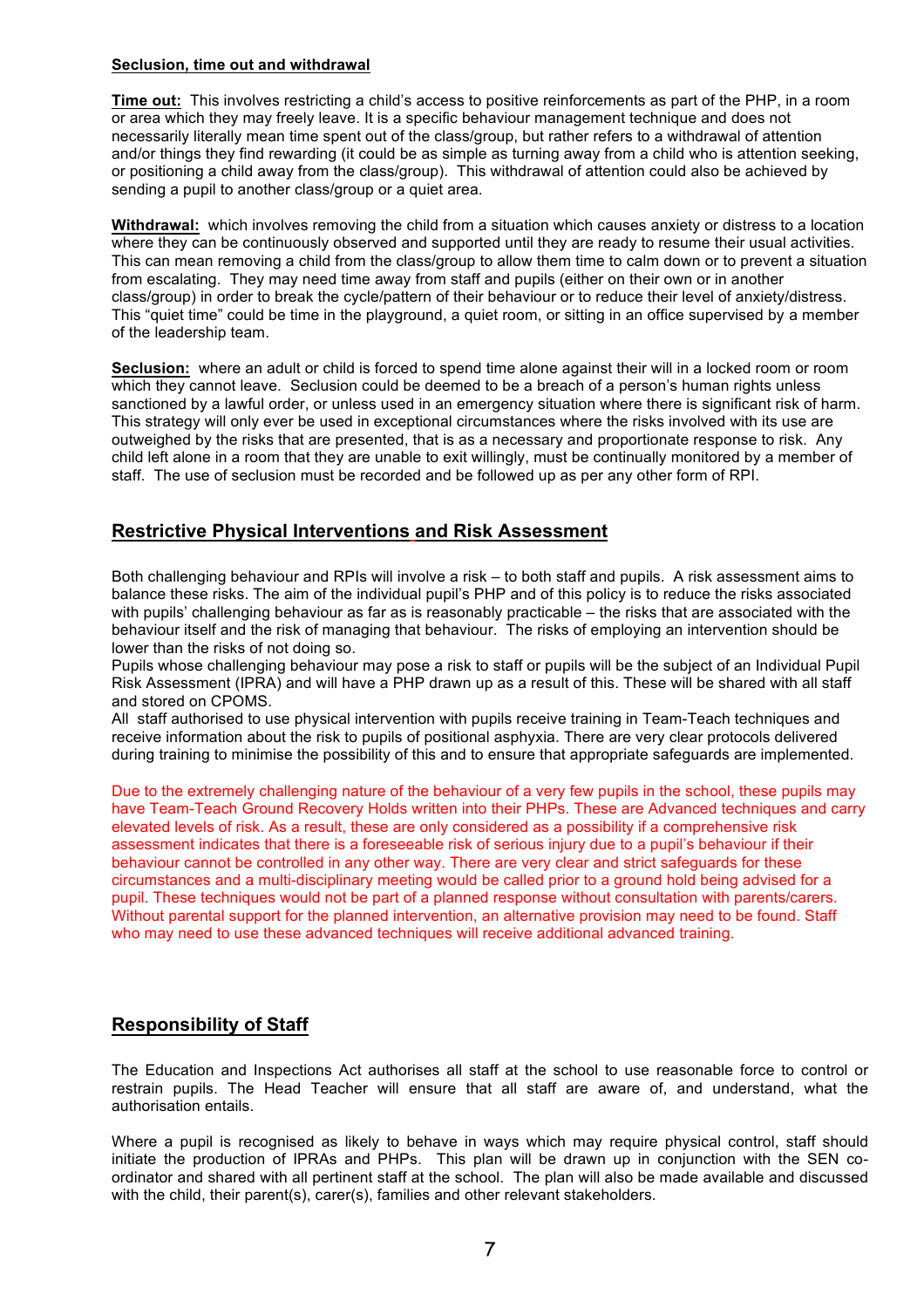Pupils' PHPs are Safe Systems of Work under Health and Safety Regulations. As such it is imperative that these plans are followed and implemented by all members of staff.

Any force used must be appropriate in the sense that a "reasonable adult" should think it suitably addresses the tariff level of challenging behaviour. It should always be the last resort and in no circumstances be used in anger and/or to inflict pain.

Adults must avoid putting themselves into physical danger. If self-defence is necessary then the minimum force must be used.

Under the Health and Safety at Work Act 1974, employees have a responsibility to report any circumstances which give rise to an increased risk to their Health and Safety. Staff who have, or acquire, permanently or temporarily, any medical condition that may impact on their ability to carry out pupils' PHPs have a duty to report these to the Headteacher immediately, as there may be an impact on their own safety and that of colleagues and/or pupils.

# **Training Issues**

Training on managing behaviour at some level will be available for **all** staff at Greenmount Primary School. For most staff this is enhanced by Team-Teach training in the use of positive handling and it is the responsibility of the Headteacher to ensure this training is kept up to date. No member of staff will be expected to use Team-Teach techniques without appropriate training. Arrangements for training will be made clear as part of the induction of staff and training will be provided as part of on-going staff development.

Greenmount Primary School is committed to using Team-Teach. Team-Teach Ltd is a training provider that is accredited through the Institute of Conflict Management (ICM)..

# **Action and support after an incident**

#### **De-brief (Learning from an incident)**

It is essential to 'debrief' as soon as possible after the incident (child/young person and staff member(s) involved), however all persons involved will require a short period of time to allow heightened emotions to dissipate before engaging in this process.

Training has been given to all staff on debrief procedures and systems. At Greenmount Primary School we will endeavour to follow this procedure.

- ISOLATE we will ensure the person is somewhere quiet and calm;
- EXPLORE we will allow the person to tell us what has happened first;
- SHARE we will then give our (or other's) perspective of a situation;
- CONNECT through careful questioning, we will connect the behaviour to the drivers, ie, we will seek to discover not just *what* happened, but *why* it happened;
- ALTERNATIVES we will explore alternative ways that a situation could have been dealt with;
- PLAN we will ensure that plans are put in place (or reviewed if a PHP already exsists) to help us deal with any future incidents;
- ENTER (RE) we will consider the emotional wellbeing of the person and how best to re-engage them back to their normal working environment.

The Head Teacher will ensure that each incident is reviewed and investigated further as required. If further action is required in relation to a member of staff or a pupil, this will be pursued through the appropriate procedure:

- Review of Individual Behaviour Plan (IBP) and/or PHP
- Child Protection Procedure (this may involve investigations by Police and/or Social Services)
- Staff or Pupil Disciplinary Procedure
- § School Behaviour Policy
- Exclusions Procedure in the case of violence or assault against a member of staff

The member of staff will be kept informed of any action taken.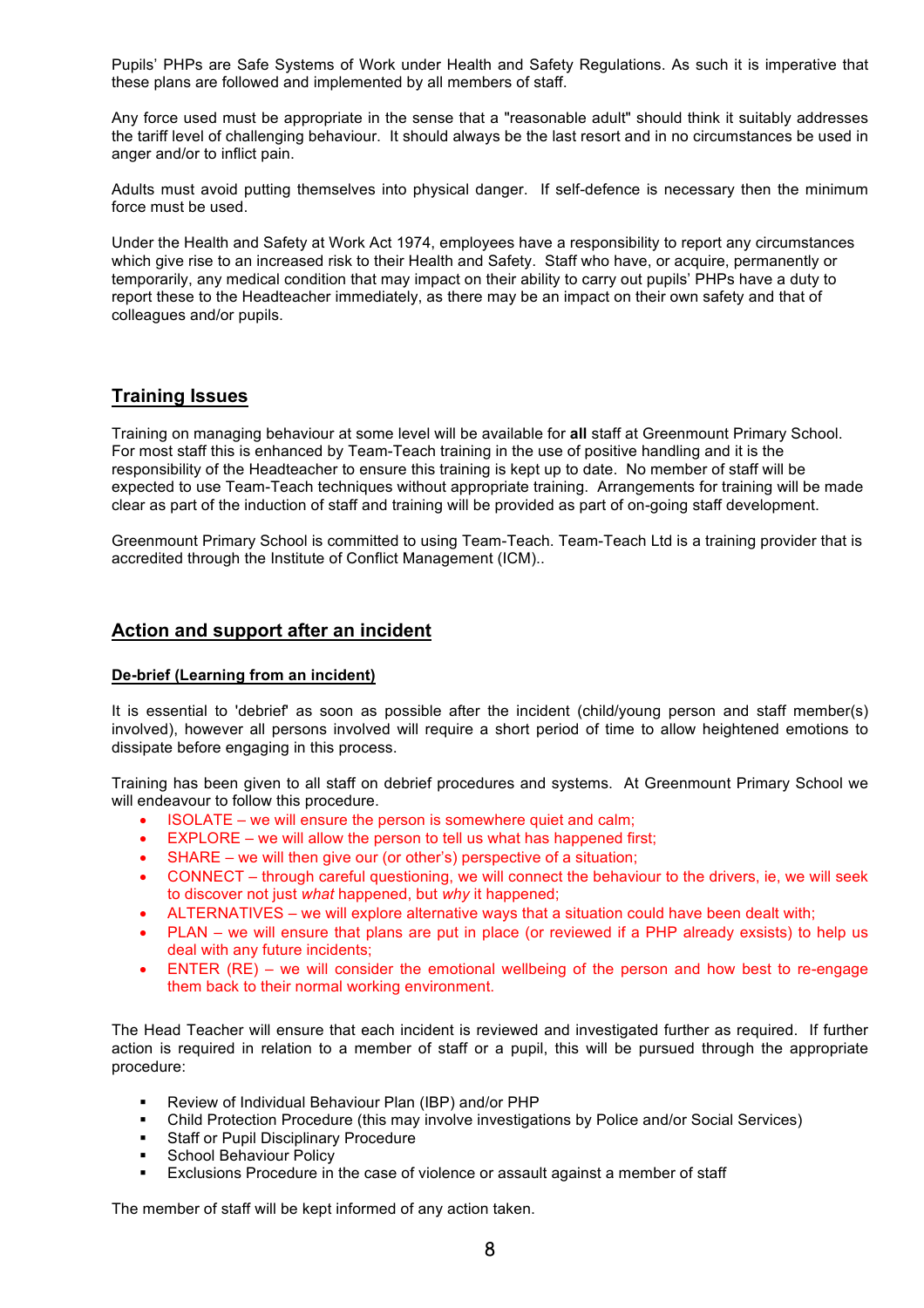In the case of any action concerning a member of staff, he/she will be advised to seek advice from his/her professional association/union.

## **Recording and Reporting of Incidents**

If a restrictive physical intervention is used on a pupil the Headteacher must be notified at once. The name of the pupil will then be recorded in the appropriate school document, along with the time, circumstances, witnesses, details of any injury sustained and the pupil's responses. The parent(s)/carer(s) of the child will be notified as soon as possible via a telephone call or face to face and be given the opportunity to discuss the incident. Information will be given to the parent(s)/carer(s) about the Parent Partnership Service, who can give impartial support and advice.

Appropriate documentation will be completed as soon as possible after the incident (within 24 hours), normally prior to staff going off duty and be signed by all staff involved and the Headteacher.

All incidents involving a pupil being taken to the ground and held in Team Teach (TT) Front Ground Recovery, TT Back Ground Recovery or TT Shield Ground Recovery, involving a pupil being held prone or supine on the ground must be reported to the Principal Adviser for Care and Control, Health Safety and Wellbeing Team, Leeds City Council.

#### **Monitoring incidents**

Whenever a member of staff has occasion to use reasonable force, this will always be recorded and documented following agreed procedures. Monitoring of incidents will help to ensure that staff are following the correct procedures and will alert the Head teacher to the needs of any pupil(s) whose behaviour may require the use of reasonable force.

Monitoring of incidents will take place on a regular basis and the results used to inform planning to meet individual pupil and school needs.

# **Staff from the Local Authority working within the school**

Support Services will have their own policies for care and control of pupils. When working within school it is the Head Teacher's responsibility to ensure that colleagues from any support service are aware of school policy and practice.

# **Involvement of children, parent(s)/carer(s), families and other relevant stakeholders**

As stated throughout this policy, children, their parent(s)/carer(s), families and other relevant stakeholders will be involved at every stage when planning and implementing care and control protocols at Greenmount Primary School.

They will be invited to take part in;

- the IPRA and PHP processes
- reviewing progress and the effectiveness of any plans put in place
- any reviews or changes that need to be made to IPRAs and/or PHPs

Parent(s)/carer(s), families and other relevant stakeholders will be notified as soon as possible, where there has been need to use an RPI or seclusion.

# **Complaints**

In the event of a complaint or allegation that a member of staff has used unreasonable force\* - or where a child has been injured during a physical intervention - the Head teacher should in all circumstances undertake a consultation with the Local Authority Designated Officer (LADO) in line with the school's safeguarding procedures. In Leeds, this will usually be via the school's HR adviser. 'Safeguarding Children and Safer Recruitment in Education' (DCSF 2007), 'Managing allegations of abuse against teachers and other staff (DfE